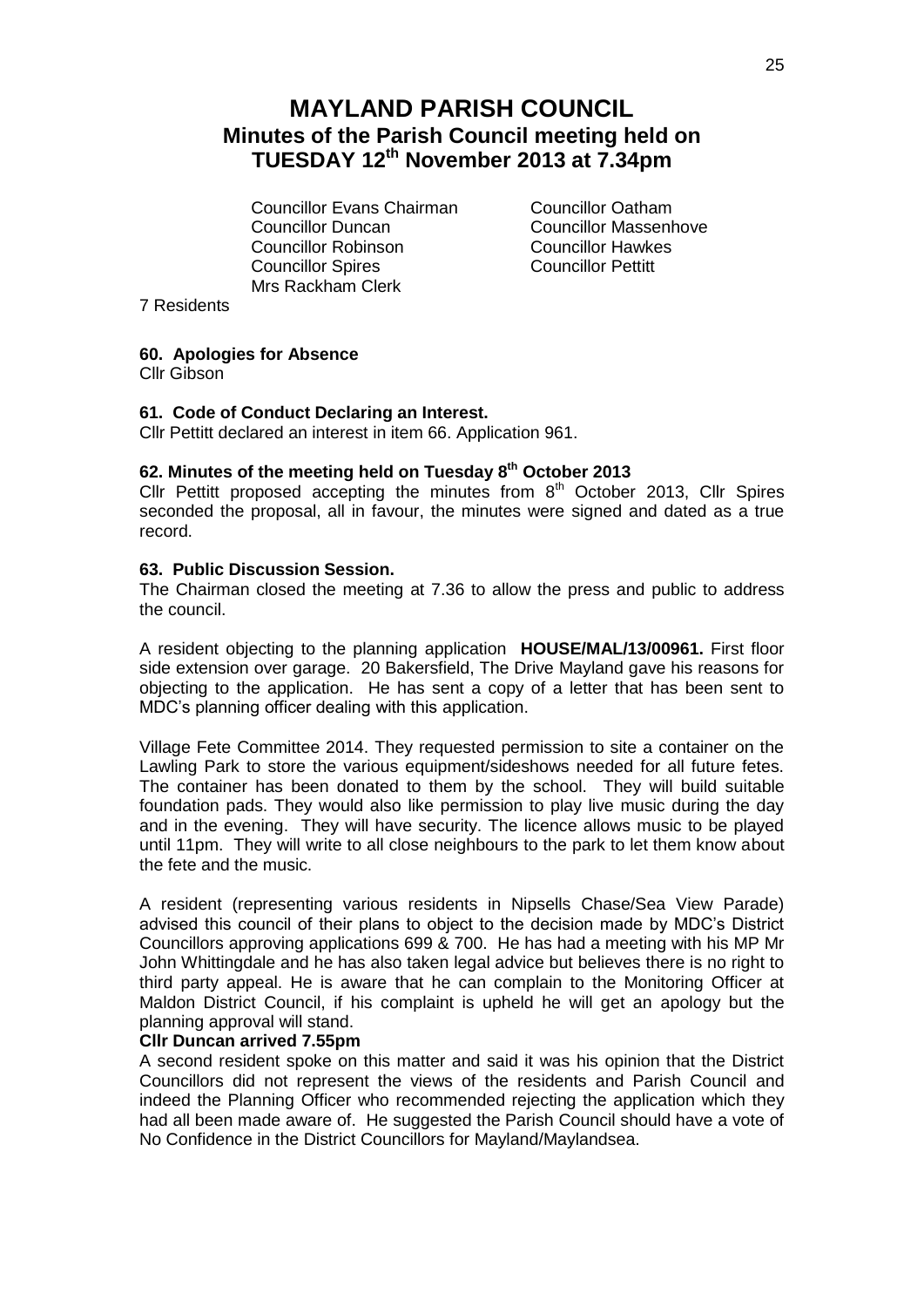#### **64. Finance.**

Donation request Southminster Parish Council. Following a discussion it was agreed that no publicity was seen around Mayland advertising this event and perhaps in future information could be made earlier so that an advert could be placed in the Maylands Mayl. The council declined the request for funds. **Clerk** to advise

Donation request Maylandsea County Primary School. It was agreed that money for this project should come from the Local Education Fund. It is not something the Parish Council wishes to get involved with. **Clerk** to advise.

The council was advised that the proposed scaffold tower was for home use only and as such would not be useable by us and our lighting contractor. It was agreed that the **Clerk** will arrange hire of a scaffold tower to coincide with the lighting replacement at Gladwell Walk.

Payments & Receipts. Cllr Pettitt proposed accepting both the payments and receipts, Cllr Robinson seconded the proposal, a vote was taken, 7 yes 1 abstain, the cheques were signed by two Councillors and are listed below with the receipts.

**Payments**

| Date      | Payee                          | Service/supply               | Gross   |
|-----------|--------------------------------|------------------------------|---------|
| 12-Nov-13 | Royal British Legion           | Wreath 2013                  | 17.00   |
| 12-Nov-13 | Office Is Ltd                  | <b>Stationery Cupboard</b>   | 276.00  |
| 12-Nov-13 | A & J Lighting Solutions Ltd   | Grange Avenue lights         | 67.20   |
| 12-Nov-13 | A & J Lighting Solutions Ltd   | <b>TC Light Main</b>         | 42.90   |
| 12-Nov-13 | A & J Lighting Solutions Ltd   | <b>Street Light Main</b>     | 50.40   |
| 12-Nov-13 | MSJ Garwood & Son              | <b>Grass Cutting</b>         | 1930.68 |
| 12-Nov-13 | MSJ Garwood & Son              | <b>Pitch Harrowing</b>       | 127.55  |
| 12-Nov-13 | MSJ Garwood & Son              | <b>Cutting Wildlife Area</b> | 73.90   |
| 12-Nov-13 | MSJ Garwood & Son              | Hedge cut Cardnell           | 246.00  |
| 12-Nov-13 | MSJ Garwood & Son              | <b>Tree Fell Gladwell</b>    | 180.00  |
| 12-Nov-13 | <b>Maldon District Council</b> | Park Rangers                 | 104.26  |
| 12-Nov-13 | Mr C Williams                  | Dep refund - Cleaning        | 40.00   |
| 12-Nov-13 | Cummins & Jennings Ltd         | <b>Green Paint</b>           | 31.20   |
| 12-Nov-13 | Dengie Hundred Group of P C    | Membership fee               | 15.00   |
| 25-Nov-13 | Mr D Leete                     | Salary                       | 180.07  |
| 25-Nov-13 | Mr A Kemp                      | Salary                       | 68.72   |
| 25-Nov-13 | Mrs J Rackham                  | Salary                       | 907.50  |
| 25-Nov-13 | Mr T Blowers                   | Salary                       | 48.55   |
| 12-Nov-13 | <b>Potteries Towers</b>        | <b>Scaffold Tower</b>        |         |
| 12-Nov-13 | A & J Lighting Solutions Ltd   | Underpaid chq 3662           | 7.15    |
|           |                                | <b>Receipts</b>              |         |
| 16-Oct-13 | Mayland Village FC             | Licence fee 2 years          | 10.00   |
| 16-Oct-13 | <b>Mayland Boxing Club</b>     | Fees October                 | 259.00  |
| 16-Oct-13 | Mr Williams                    | LPH Hire fee                 | 63.00   |
| 16-Oct-13 | Mr Williams                    | Deposit                      | 50.00   |
| 23-Oct-13 | <b>Various Residents</b>       | Tennis courts                | 50.00   |
| 23-Oct-13 | Maylandsea School              | Licence for Car Park fee     | 2.00    |
| 23-Oct-13 | Mayland Village FC             | <b>Fees September</b>        | 496.00  |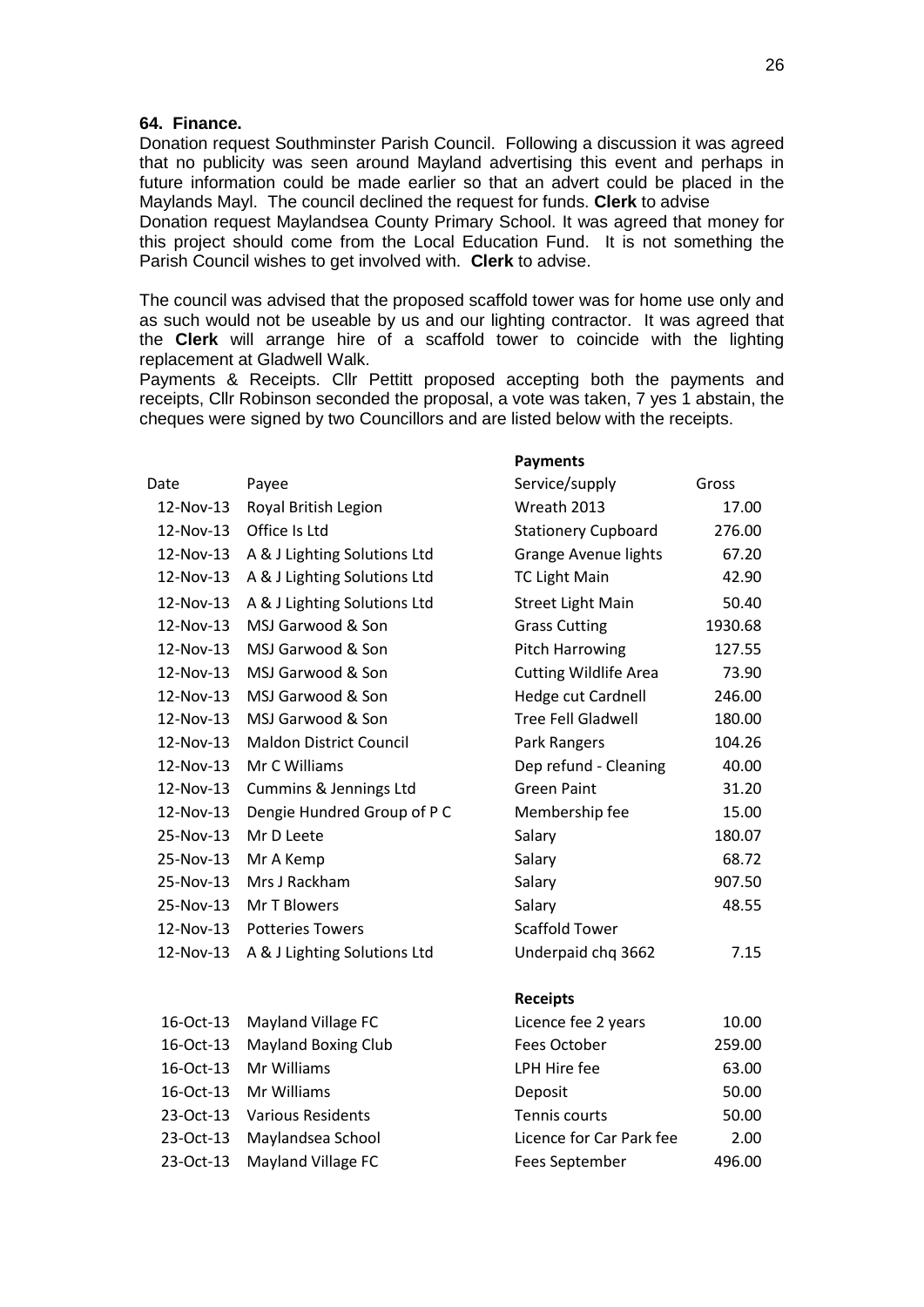**Budget 2014/15.** A wish list will be added to the budget for discussion at the December Parish Council meeting. CCTV, Seats, Garden Area, Skate Park extension, Rangers, Tree Survey/Results have been requested for consideration.

# **65. Lawling Park.**

Each Cllr has received a copy of the minutes from the October LPC meeting.

CCTV. Nothing to report.

Car Parks Risk Assessment report. A copy of the new RA form was circulated. It was agreed that this new form will be produced for each area that is currently covered. Information regarding MDC's gritting policy was also discussed. It was agreed that we will request this information in writing to allow us to adopt this policy and the new RA forms. **Clerk** to action.

It was agreed that both car parks will not be opened on icy days until a formal policy can be agreed. **Clerk** to advise the school.

Village Fete 2014. Permission for evening entertainment All agreed to allow music until 11pm.

Container, Cllr Hawkes proposed that a container be allowed on the Lawling Park next to the football club container. It will be the property of Mayland Parish Council but a licence for use be given to the Fete Committee who will be responsible for insuring the contents and maintaining the outside of the container and painting it green to match the other containers. Cllr Evans seconded the proposal, all in favour, **Clerk** to action. It will be sited using permitted development and will not require planning permission.

Hire agreement it was agreed that the hire agreement will say 100 people to use the hall but also state that only 88 chairs are available. **Clerk** to action. Keys Report. **Add to LPC**

**66. Planning. Permitted Development Rights**. Cllr Robinson **Add to December agenda.**

# **Planning**

Mayland/Maylandsea village. Planning the future of the village and meeting with MDC Planning to discuss this. This item needs a lengthy discussion. **Add to December agenda.**

# **Consideration of applications for the council to make comment to the Planning Authority.**

**HOUSE/MAL/13/00961.** First floor side extension over garage. 20 Bakersfield, The Drive Mayland.

7 Objections. We support the resident who opposes this application fully we agree with all the points raised in his letter.

Privacy, this extension will affect the neighbours, Obscured glass and always kept locked shut cannot be enforced.

Overdevelopment and purpose/use. This extension is considerable over 50% of the original floor space. No provision for further parking, each house in this development has two car parking spaces only. Other areas are shared for turning purposes. Separate entrance could allow for possible sub-letting or use as a grannie annex. Out of keeping with surrounding areas, design and scale of such an extension is totally out of keeping with the 25 current Bakersfield properties which consist of two designs only. Several houses on this development have suffered from subsidence and have had to have their foundations strengthened. This needs to be considered when this application is viewed.

**Councillor Pettitt declared an interest in this application and did not take part in the discussion or the vote which followed.**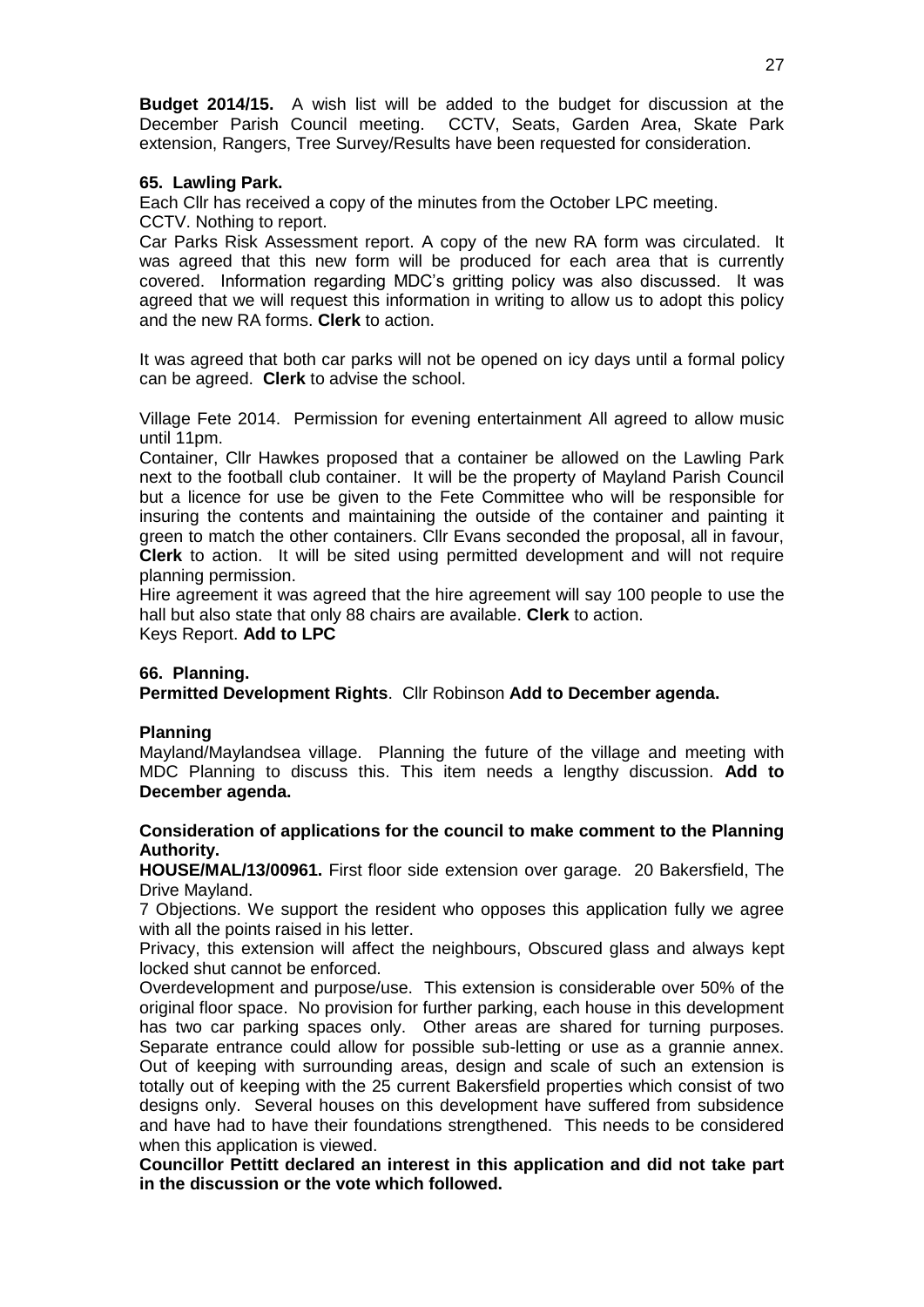## **Planning decisions made by the local Planning Authority.**

**HOUSE/MAL/13/00828.**Erect two storey side extension and single storey rear extension and install balcony at first floor at rear 133 Imperial Avenue Mayland Essex Approved

**FUL/MAL/13/00519.** Two new two-storey dwellings on vacant plot, including all associated landscaping and drainage. Plot between 78 And 84 West Avenue Mayland Approved

**FUL/MAL/13/00700.** Proposed scout hut Land West of Serendipity Nipsells Chase Mayland Essex Approved.

**HOUSE/MAL/13/00758.** Extend time limit for implementation: Two storey side extension and proposed first floor with new roof surface (HOUSE/MAL/10/00478). Klaxons Balmoral Road Mayland Essex Approved

**FUL/MAL/13/00699** Replacement of the old landing stage with a floating pontoon The Old Landing Stage Nipsells Chase Mayland Essex Approved.

**Cllr Oatham proposed that we add a vote of No Confidence to the next agenda as we are extremely dissatisfied with the lack of support from our District Councillors regarding this decision and the decision made on FUL/MAL/13/00700. We invite the District Councillors to make representation before the decision is made at the December Parish Council meeting. Cllr Evans seconded the proposal, all in favour, motion carried. Clerk to add to December agenda. The District Councillors receive copies of all our PC agendas and minutes.**

## **Planning Appeals**

**APP/X1545/A/13/2205632.** FUL/MAL/13/00627. Land South of Bartlett Close, Mayland.

**APP/X1545/A/13/2205614.** FUL/MAL/13/01053. Land South of Bartlett Close, Mayland.

## **67. Highways.**

Cllrs reported that the following road surfaces are in need of repair. Imperial Avenue outside Hardy's and St Luke's, junction of Wembley Avenue and The Drive. The Drive and Imperial Avenue at the junction with Cherry Alley. **Clerk** to action.

Planning Inspectorate, restricted byway update. Noted.

ECC Footpath North Drive to Promenade. This has been added to the definitive map.

ECC Footpath 8 Mayland. Information required from PC. Only one Councillor could recall these stiles. **Clerk** to action.

Proposed Traffic Regulations. Any comments by 21<sup>st</sup> November. No comments to make.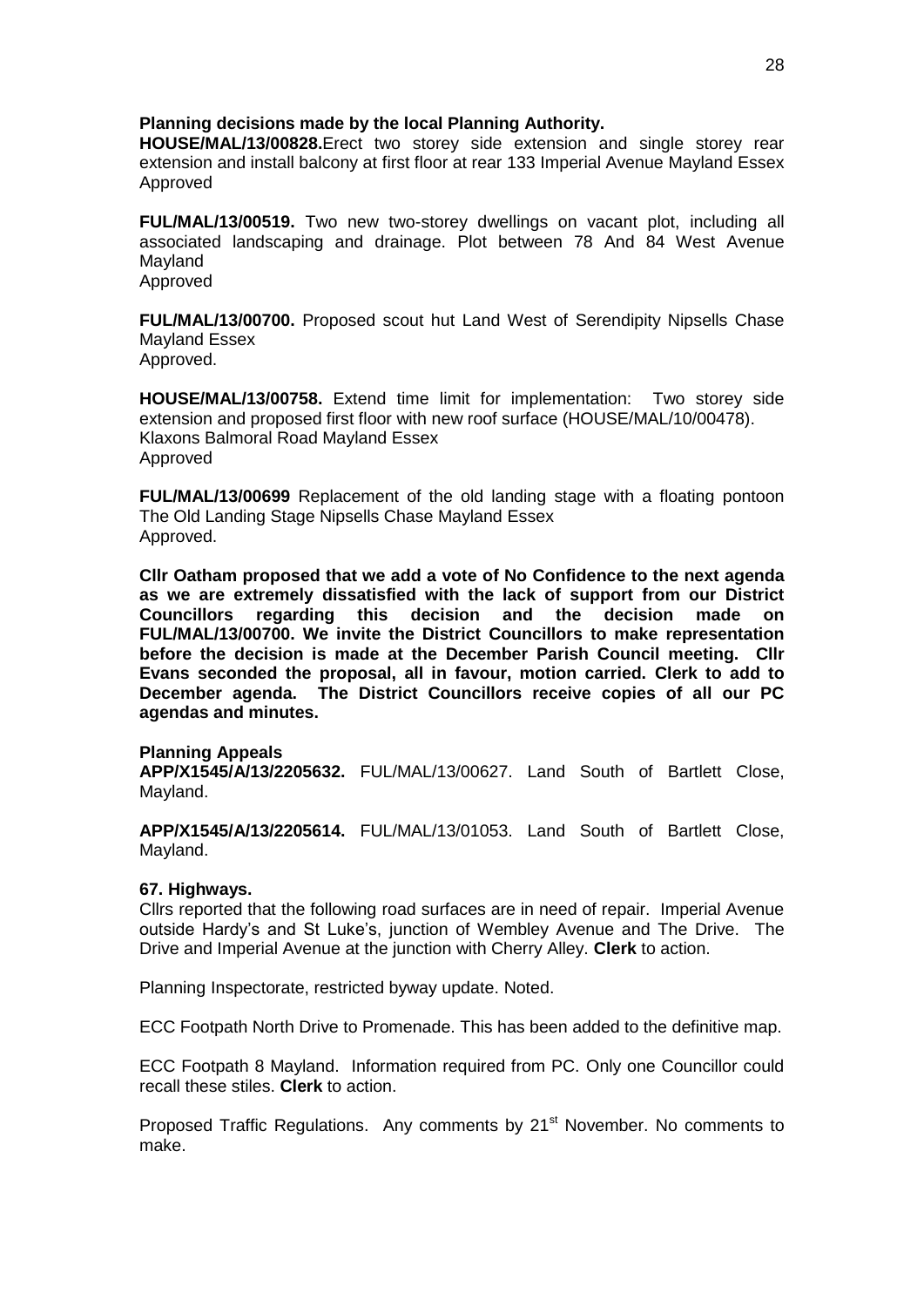Steeple Road – Speeding. Response from Highways. We asked Highways to investigate this area in July. A response arrived in October. They hope to carry our speed checks in the future. The last speed check was in 2010.

# **68. Parks & Open Spaces. MNR, Cardnells & Everetts.**

Registering Gladwell Walk. No further information of the cost involved has been received from our solicitors.

Tree Survey. It was agreed that a tree survey to ascertain how many dead trees we have in Mayland/Maylandsea would be carried out. **Clerk** to investigate the costs.

# **69. Village Environment**

Incudes: Lighting, Vandalism, Sea Wall, Transport Parish plan. Light not functioning properly, 1 Imperial Avenue. New concrete repair to path at LPH shuttering has been removed.

An update on the sea wall path repairs. The Chairman read out the following information in full so all those present would be fully updated on the meeting held on 5<sup>th</sup> November between the Parish Council and the Environment Agency.

The meeting was held to allow councillors from Maylandsea Parish Council (MPC) to join staff from the Environment Agency (EA) to walk sections of seawall path which the EA undertook works to. The walk was carried out to undertake a post works inspection and for the EA staff to answer any questions MPC raised relating to the work and any other issues relating to flood risk.

Below is a summary of the questions and items raised from the site walk. The following defects were identified.

- There are some localised sections of the path where the edges of the road scalping surface have been laid too thinly, this has allowed topsoil to come to the surface. **ACTION** – EA to undertake localised repairs when the access along the rear of the wall becomes dry enough bring in materials and equipment needed (likely Spring 2014)
- The topsoil placed along the rear of the seawall to the front of the North Drive/Esplanade recreation area has become rutted and has large some large lumps of material in it. **ACTION –** EA to tidy up when the ground dries out in the spring (it's currently too wet and if works are undertaken more mess would be made).
- Damage to the tarmac on the site entrance from North Road. **ACTION** EA have appointed a contractor to undertake repairs to the tarmac and they are due on site in the coming weeks. As discussed we will refer to our preworks survey of the road and identify whether replacement of the precast concrete kerb is needed.

Councillor Spires presented a document to the EA with a number of questions. Below are the answers to those questions (a scanned copy of the document is included in this e-mail):-

**Document A** Councillor Spires questioned the flood protection provided by the tidal embankment as the information he has, and which he provided to the EA, shows the potential of a breach and also significant flooding to parts of Maylandsea. The EA explained that these documents are not produced to show the actual flood risk and agreed to clarify the documents, The maps can be viewed on our website – www.environment-agency.gov.uk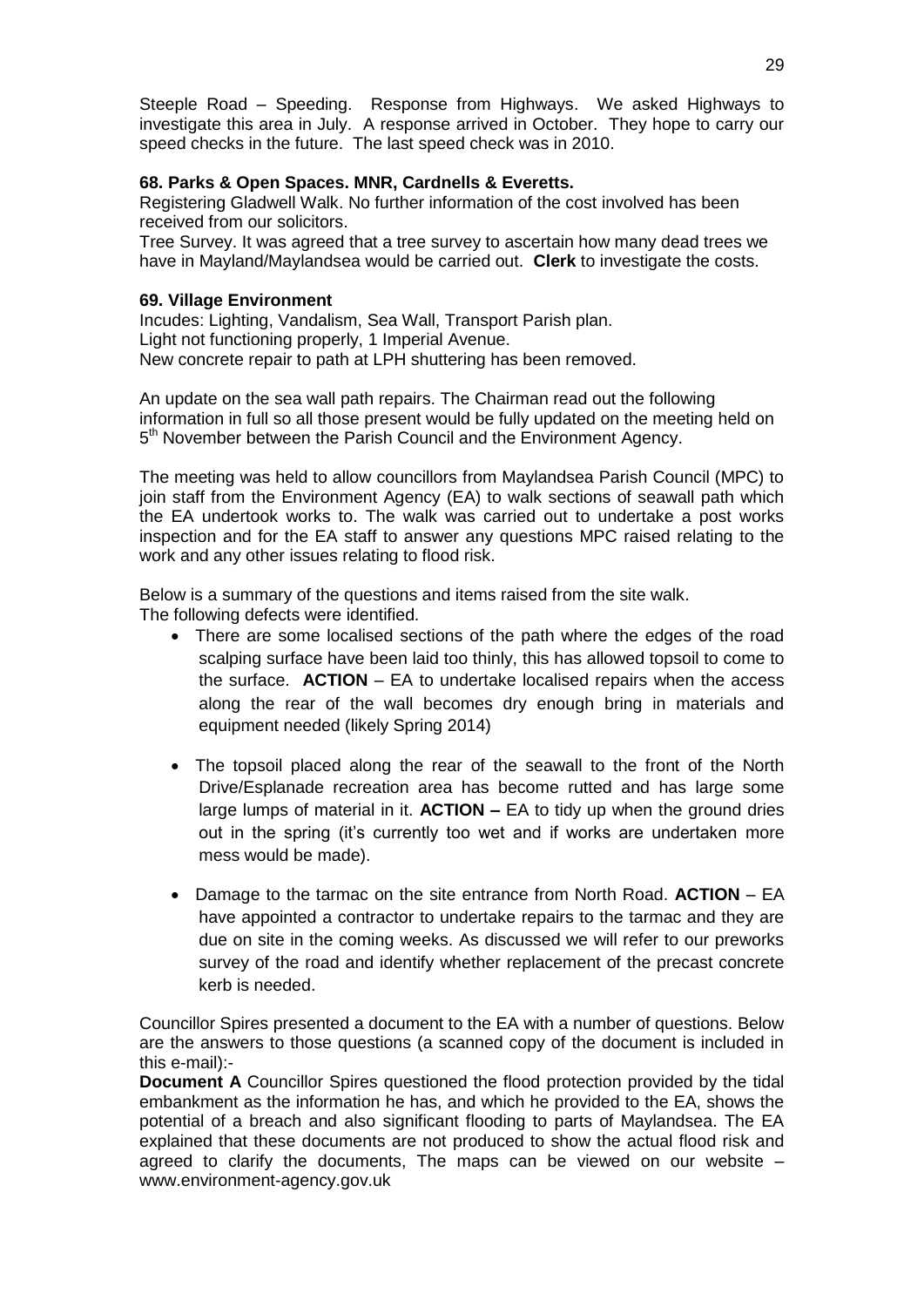#### **Level of flood protection.**

The defences which protect the low lying properties in the area of North Drive, The Esplanade, Promenade and Sea View Parade were designed to a 1 in 200 year standard. This level of protection is the standard provided to coastal communities and is the same as Heybridge and other coastal towns in Essex and England. To help put it in context the 1953 flood at Maylandsea was approximately a 1 in 75 year tidal event.

We have recently undertaken some detailed modelling of the Blackwater Estuary to look at tidal flood risk and this has confirmed that the defences still provide are a 1 in 200 standard.

This level of protection is reflected in our flood maps, which shows the area of Maylandsea as benefiting from flood defences.

#### **Risk of breach**

Breaching is when a defect in the embankment or major overtopping in a large tidal flood surge causes a section of a flood embankment to fail. Depending on the size of the breach this can greatly reduce the protection the wall provides causing flooding. Widespread breaching occurred in the flood of 1953 and was a significant factor in the damage which occurred. Since then our defences have been greatly strengthened and raised to prevent a recurrence and we would not expect any defences in Essex which protect people and property to breach even if they were to experience a tide greater than their designed standard of protection.

The breach locations shown on the drawings provided by Councillor Spires are hypothetical scenarios used when undertaking strategic assessments of flood risk for planning purposes. These scenarios are undertaken as they provide information such as depths of water, flow paths and duration which are helpful to planners in providing guidance should new development be undertaken. The information is also useful to emergency planners as it helps in identifying if emergency plans are needed and if so where would be the priority for evacuation etc should an extreme tidal flood event be forecast and subsequently occur.

We routinely inspect the condition of the flood defence embankments in Essex and we can assure that if a defect was to occur on a major embankment which puts its structural integrity at risk we can work quickly with the asset owner to prevent a flooding.

#### **The Counter wall (often referred to as the bund wall)**

Councillor Spires asked why the counter wall (marked 'Counter Wall A' on the plan he has provided) has a lower level than the seawall. This lower level is common to most counter walls as they are less exposed to wave splash than the main defences. The counter wall is also protected by the embankments to the east around Nipsells Chase, so the water which would reach the counter wall would be as a result of these defences potential overtopping so levels would not be high as the main estuary.

#### **Document B – Essex Flood Risk management strategy**

The section highlighted by Councillor Spires reads-

*"Consulting on flood strategies and defence schemes*

*As a result of this strategy, the resultant annual action plans and other planned work by risk management authorities, there will be local plans and flood defence schemes to help manage flooding in parts of Essex. In all of these situations, the lead risk management authority should create an engagement plan to ensure that the affected communities are engaged early with the issues and are able to discuss it and share their concerns, interests and priorities.*

*It's important to understand that final decisions will still be made by the responsible risk management authority but those decisions must be informed by proper engagement with the affected residents. This engagement requires both the*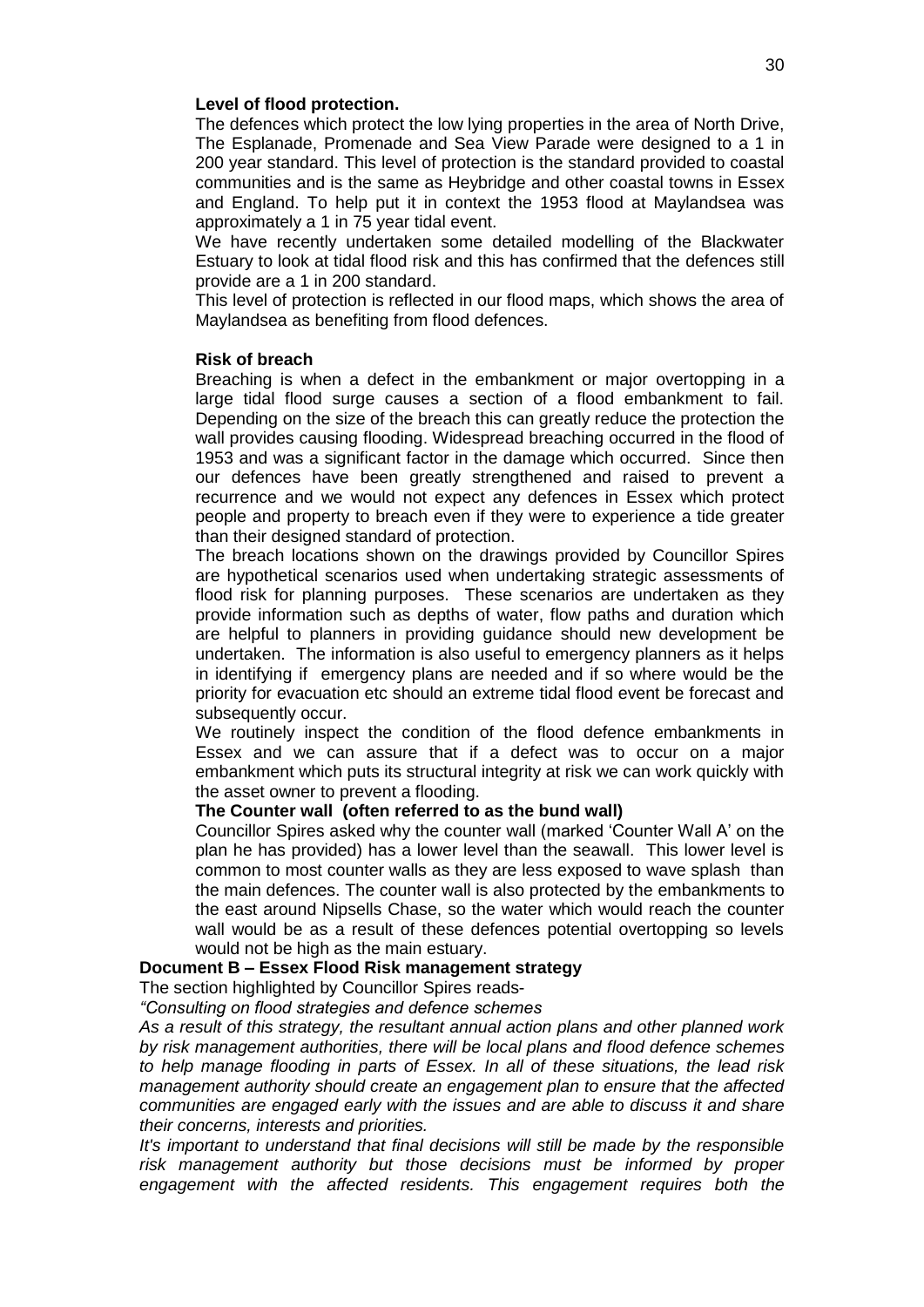*organisations and the households involved to work together to ensure that engagement events are well attended and local issues are properly understood and discussed"*

The document refers to schemes where works are undertaken to manage/change flood risk. These works are significant in nature and will involve changes in the standard of flood protection communities and landowners behind the defences receive. It is understandably important when doing such works that we consult widely as the document describes.

Whilst we are a public body and accountable to the public who are our customers. In order for us to be able to work efficiently the amount of consultation we undertake has to be proportional to the scale of work being undertaken. Quite clearly undertaking public consultation on simple repairs to a piece of hand railing on one of our structures may not necessary but at the opposite end of the scale is the situation outlined above where for major schemes wide ranging discussions and provision of information is required

Prior to undertaking the repairs to the path at Maylandsea we undertook consultation with the following organisations & individuals:-

- Landowners in writing and met with them in person
- We discussed the work and obtained consents necessary with the following.
	- o Natural England consulted as the works are adjacent to the Blackwater Estuary Site of Special Scientific Interest. Also the works had an impact on Slow Worms and Lizards which were previously found under the concrete slabs and a previous survey identified Great Crested Newts in the work area.
	- o Essex County Council Footpaths Footpath closure notice and explanation of the works.
	- $\circ$  Health & Safety Executive the duration of the works required us to notify them of the scheme. This requirement also meant we employed an external consultant to co-ordinate the safety aspects of the project and approve our working methods.
- Informed Maylandsea Parish Council by meetings on site with the Parish Clerk and explaining our intentions so she may report back to the council.
- We undertook a letter drop to resident's properties in close proximity to the work site. A copy of the notification was also sent to the Parish Council, Ward Councillors for Mayland & Althorne Wards, the County Councillor and the MP.
- Maldon District Council discussed the works during a meeting to review our planned works in the district during 2013.
- We spoke with our own internal teams on
	- $\circ$  Impact of the work on the environment and how to reduce it
	- o Our planning team)
	- o Our waste team to understand if there were any issues with crushing the concrete on site.

We always carry out post project reviews and given the feedback we have received on this project we will include extra emphasis on the communication we undertook.

# **Document C – Our printed public communication regarding the works.**

Councillor Spires asked the EA to clarify the following statement made in the document

 *On the seaward side of the crest the slabs have lifted and exposed the clay underneath which reduces the embankment's strength in a large tidal flood.*